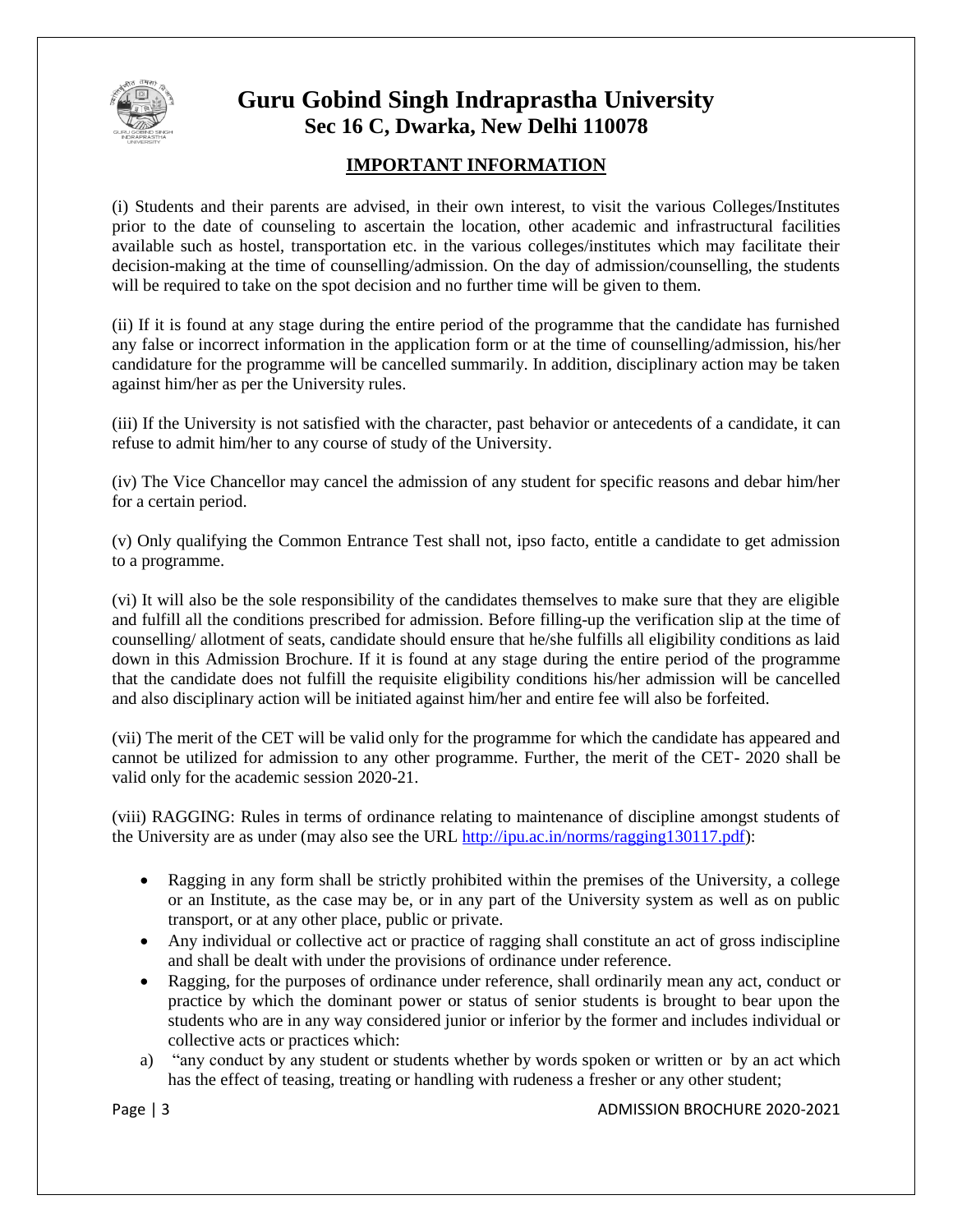- b) indulging in rowdy or indisciplined activities by any student or students which causes or is likely to cause annoyance, hardship, physical or psychological harm or to raise fear or apprehension thereof in any fresher or any other student;
- c) asking any student to do any act which such student will not in the ordinary course do and which has the effect of causing or generating a sense of shame, or torment or embarrassment so as to adversely affect the physique or psyche of such fresher or any other student;
- d) any act by a senior student that prevents, disrupts or disturbs the regular academic activity of any other student or a fresher;
- e) exploiting the services of a fresher or any other student for completing the academic tasks assigned to an individual or a group of students;
- f) any act of financial extortion or forceful expenditure burden put on a fresher or any other student by students;
- g) any act of physical abuse including all variants of it: sexual abuse, homosexual assaults, stripping, forcing obscene and lewd acts, gestures, causing bodily harm or any other danger to health or person;
- h) any act or abuse by spoken words, emails, post, public insults which would also include deriving perverted pleasure, vicarious or sadistic thrill from actively or passively participating in the discomfiture to fresher or any other student;
- i) any act that affects the mental health and self-confidence of a fresher or any other student with or without an intent to derive a sadistic pleasure or showing off power, authority or superiority by a student over any fresher or any other student."

.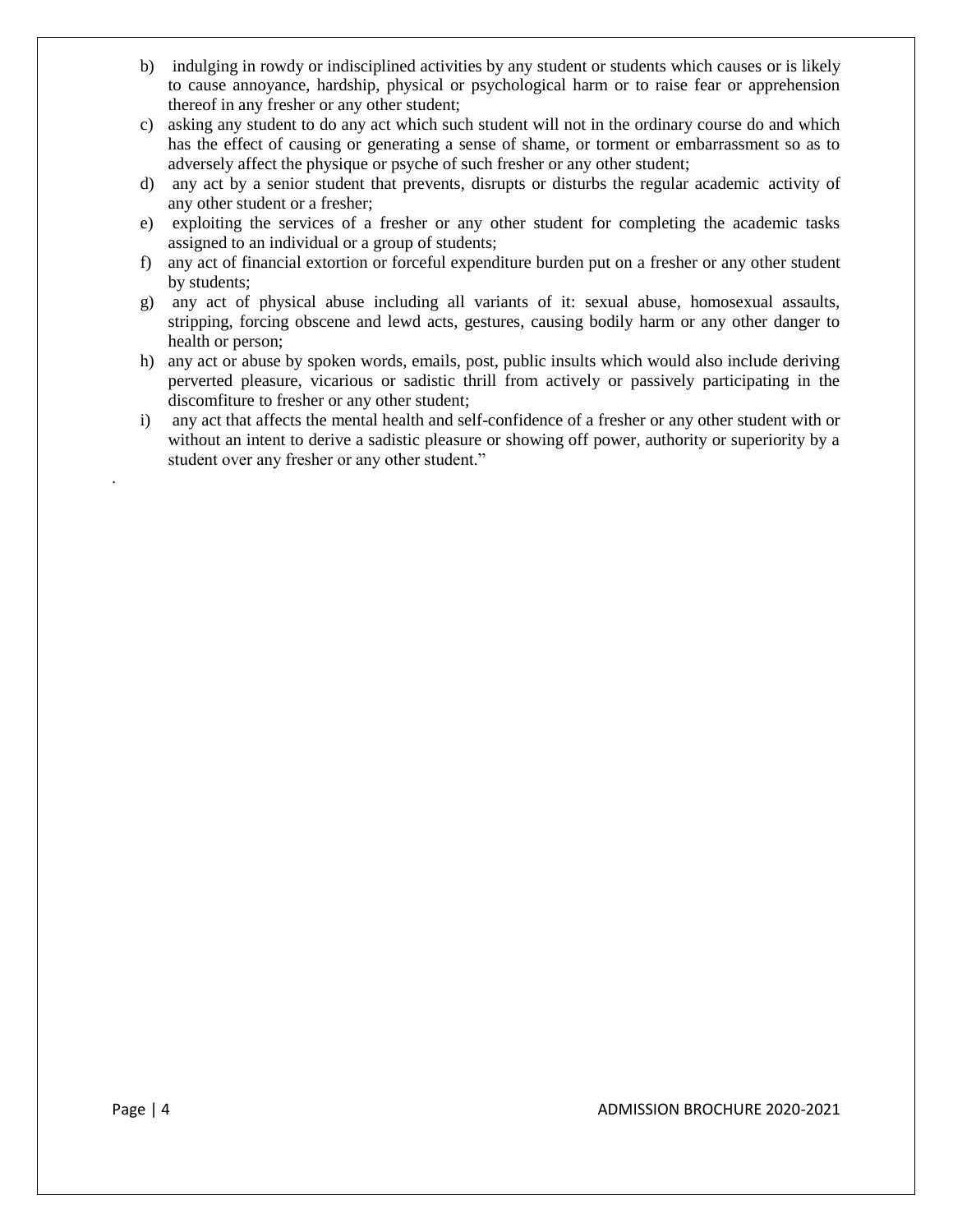

### **Guru Gobind Singh Indraprastha University Sec 16 C, Dwarka, New Delhi 110078**

**UNDERTAKING FOR DEFENCE CATEGORY**

(To be submitted at the Time of Counselling /Admission for Academic Session 2020-21

Photograph duly attested by the officer who has certified this certificate

|               | I Son/Daughter of CET Roll<br>No. CET Rank CET Rank Programme hereby undertake that I fall under                                                                                                                                       |                                                                                                                                                                                                                                                                          |    |            |  |  |  |  |
|---------------|----------------------------------------------------------------------------------------------------------------------------------------------------------------------------------------------------------------------------------------|--------------------------------------------------------------------------------------------------------------------------------------------------------------------------------------------------------------------------------------------------------------------------|----|------------|--|--|--|--|
|               | the following Priority of Defence category as tick marked below:-                                                                                                                                                                      |                                                                                                                                                                                                                                                                          |    |            |  |  |  |  |
| Priority I    |                                                                                                                                                                                                                                        | : Widows/Wards of Defence personnel/Para Military Personnel killed in action                                                                                                                                                                                             |    |            |  |  |  |  |
| Priority II   | : Wards of Defence Personnel and ex-servicemen/Para Military personnel disable in action and boarded<br>out from service with disability attributed to military service                                                                |                                                                                                                                                                                                                                                                          |    |            |  |  |  |  |
| Priority III  | attributable to military service.                                                                                                                                                                                                      | : Widows/Wards of Defence personnel/Para Military personnel who died in peace time with death                                                                                                                                                                            |    |            |  |  |  |  |
| Priority IV   |                                                                                                                                                                                                                                        | : Wards of Defence personnel/Para Military personnel disabled in service and boarded out from service<br>with disability attributable to military service.                                                                                                               |    |            |  |  |  |  |
| Priority V    | receipt of Gallantry Awards.<br>Param Vir Chakra<br>$i$ .<br>ii.<br>Ashok Chakra<br>Maha Vir Chakra<br>iii.<br>Kirti Chakra<br>iv.<br>Vir Chakra<br>V.<br>Shaurya Chakra<br>vi.<br>vii.<br>viii.<br>Mention in Despatches<br>ix.<br>X. | : Wards of serving Defence personnel and Ex-Servicemen/para military/police personnel who are in<br>Sena, Nau Sena, Vayu Sena Medal<br>President's Police Medal for Gallantry<br>Police Medal for Gallantry                                                              |    |            |  |  |  |  |
| Priority VI   | : Wards of Ex-Servicemen.                                                                                                                                                                                                              |                                                                                                                                                                                                                                                                          |    |            |  |  |  |  |
| Priority VII  | $:$ Wives of                                                                                                                                                                                                                           |                                                                                                                                                                                                                                                                          |    |            |  |  |  |  |
|               |                                                                                                                                                                                                                                        | i. Defence personnel disabled in action and boarded out from service.<br>ii. Defence personnel disabled in service and boarded out with disability attributable to military service.<br>iii. Ex-Servicemen and serving personnel who are in receipt of Gallantry Awards. |    |            |  |  |  |  |
| Priority VIII | : Wards of Serving Personnel.                                                                                                                                                                                                          |                                                                                                                                                                                                                                                                          |    |            |  |  |  |  |
| Prority IX    | : Wives of Serving Personnel.                                                                                                                                                                                                          |                                                                                                                                                                                                                                                                          |    |            |  |  |  |  |
| Name          |                                                                                                                                                                                                                                        |                                                                                                                                                                                                                                                                          | of | Candidate: |  |  |  |  |
| Rank          |                                                                                                                                                                                                                                        |                                                                                                                                                                                                                                                                          |    |            |  |  |  |  |
|               |                                                                                                                                                                                                                                        |                                                                                                                                                                                                                                                                          |    |            |  |  |  |  |
|               |                                                                                                                                                                                                                                        |                                                                                                                                                                                                                                                                          |    |            |  |  |  |  |

**Countersigned by**: Secretary, Kendriya Sainik Board, New Delhi / Secretary, Rajya or Zila Sainik Board / Officer-in-Charge, Record Office/Concerned Officials of Ministry of Home Affairs in case of Para Military Forces/ Police personnel who are in receipt of Gallantry Awards.

I have checked the original documents and I certify that he/she is entitled for reservation under defence category under priority\_\_\_\_\_\_\_\_\_\_\_\_\_\_\_\_\_\_\_\_(Note: The priority must be filled otherwise the claim shall be rejected).

Date:

Place : Seal/Signature of the officer

Note: Entitlement card in original issued by Record Officer of the Unit/Regiment of Armed personnel of the Armed Forces in case of Armed personnel or from Home Ministry in case of Para Military Forces / Police personnel who are in receipt of Gallantry Awards.

Page | 5 ADMISSION BROCHURE 2020-2021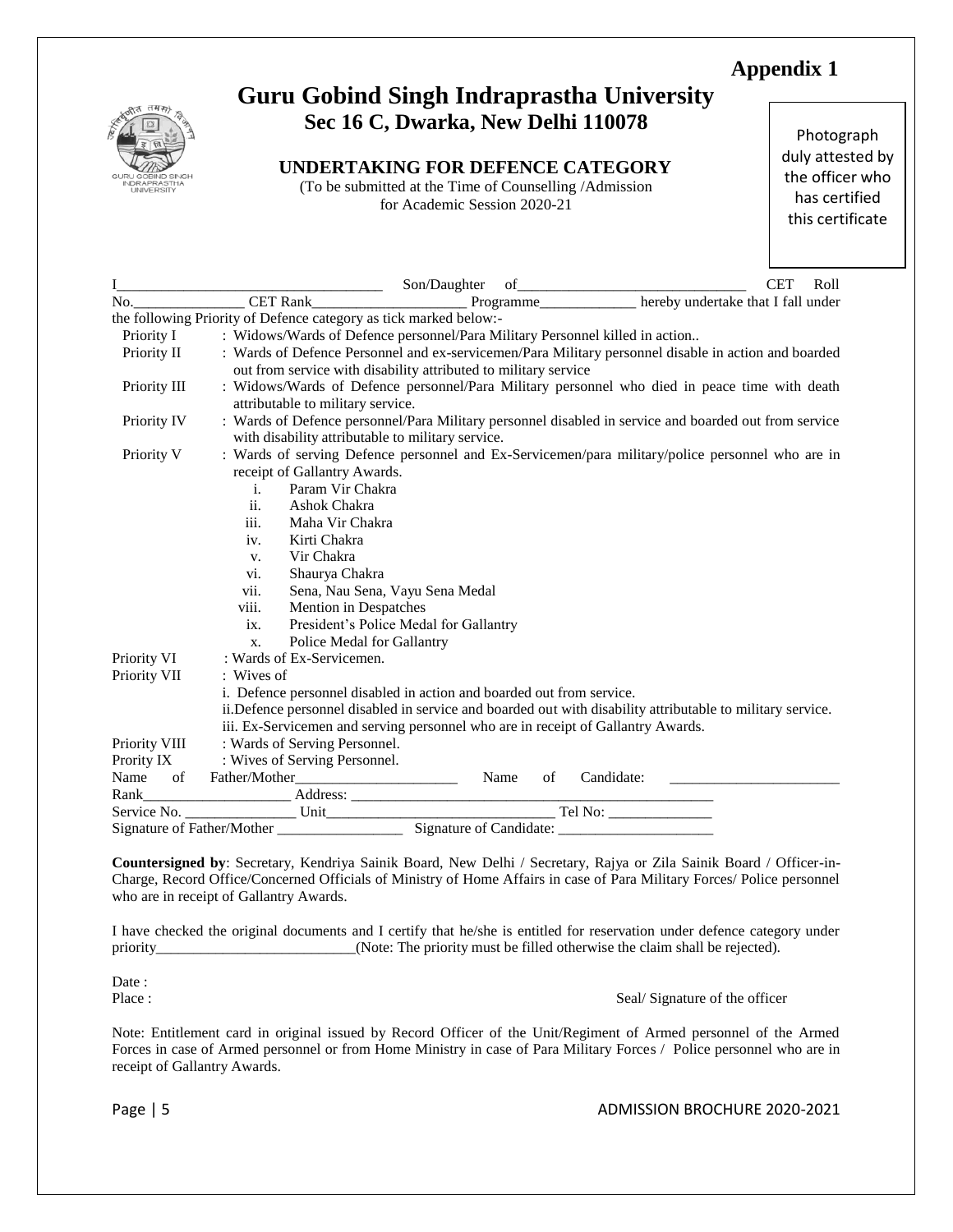| तमक<br>RAPRASTHA                                                                                                                                                                                                                 | <b>Guru Gobind Singh Indraprastha University</b><br>Sec 16 C, Dwarka, New Delhi 110078<br><b>Certificate for availing Admission</b><br>against Physically Handicapped/Persons with Disability Quota<br>for Academic Session 2020-21<br>(To be submitted at the Time of Counselling/Admission) |     | Photograph<br>duly attested by<br>the officer who<br>has certified<br>this certificate |
|----------------------------------------------------------------------------------------------------------------------------------------------------------------------------------------------------------------------------------|-----------------------------------------------------------------------------------------------------------------------------------------------------------------------------------------------------------------------------------------------------------------------------------------------|-----|----------------------------------------------------------------------------------------|
|                                                                                                                                                                                                                                  |                                                                                                                                                                                                                                                                                               |     | Son/daughter/wife of                                                                   |
| Shri/Smt.<br>With<br><b>CET</b><br>Roll                                                                                                                                                                                          | $\frac{100}{200}$                                                                                                                                                                                                                                                                             | and | <b>CET</b><br>Rank                                                                     |
|                                                                                                                                                                                                                                  | is Physically Handicapped/Persons with Disability due to                                                                                                                                                                                                                                      |     |                                                                                        |
|                                                                                                                                                                                                                                  | and he/she is fit for undergoing the following course(s) /                                                                                                                                                                                                                                    |     |                                                                                        |
| <u> 1989 - Jan James James Barnett, fransk politik (d. 1989)</u><br>1.<br>2.<br><u> 1989 - Johann John Stein, fransk politik (d. 1989)</u><br>3.<br><u> 1989 - Johann John Stein, fransk politik (d. 1989)</u><br>4.<br>5.<br>6. | at Guru Gobind Singh Indraprastha University, Delhi for the Academic Session 2020-21.                                                                                                                                                                                                         |     |                                                                                        |
|                                                                                                                                                                                                                                  |                                                                                                                                                                                                                                                                                               |     | Name, Designation & Signature<br>with date and Office Seal<br>of the Issuing Authority |
|                                                                                                                                                                                                                                  |                                                                                                                                                                                                                                                                                               |     |                                                                                        |
|                                                                                                                                                                                                                                  |                                                                                                                                                                                                                                                                                               |     |                                                                                        |
|                                                                                                                                                                                                                                  |                                                                                                                                                                                                                                                                                               |     |                                                                                        |
| Page $  6$                                                                                                                                                                                                                       |                                                                                                                                                                                                                                                                                               |     | <b>ADMISSION BROCHURE 2020-2021</b>                                                    |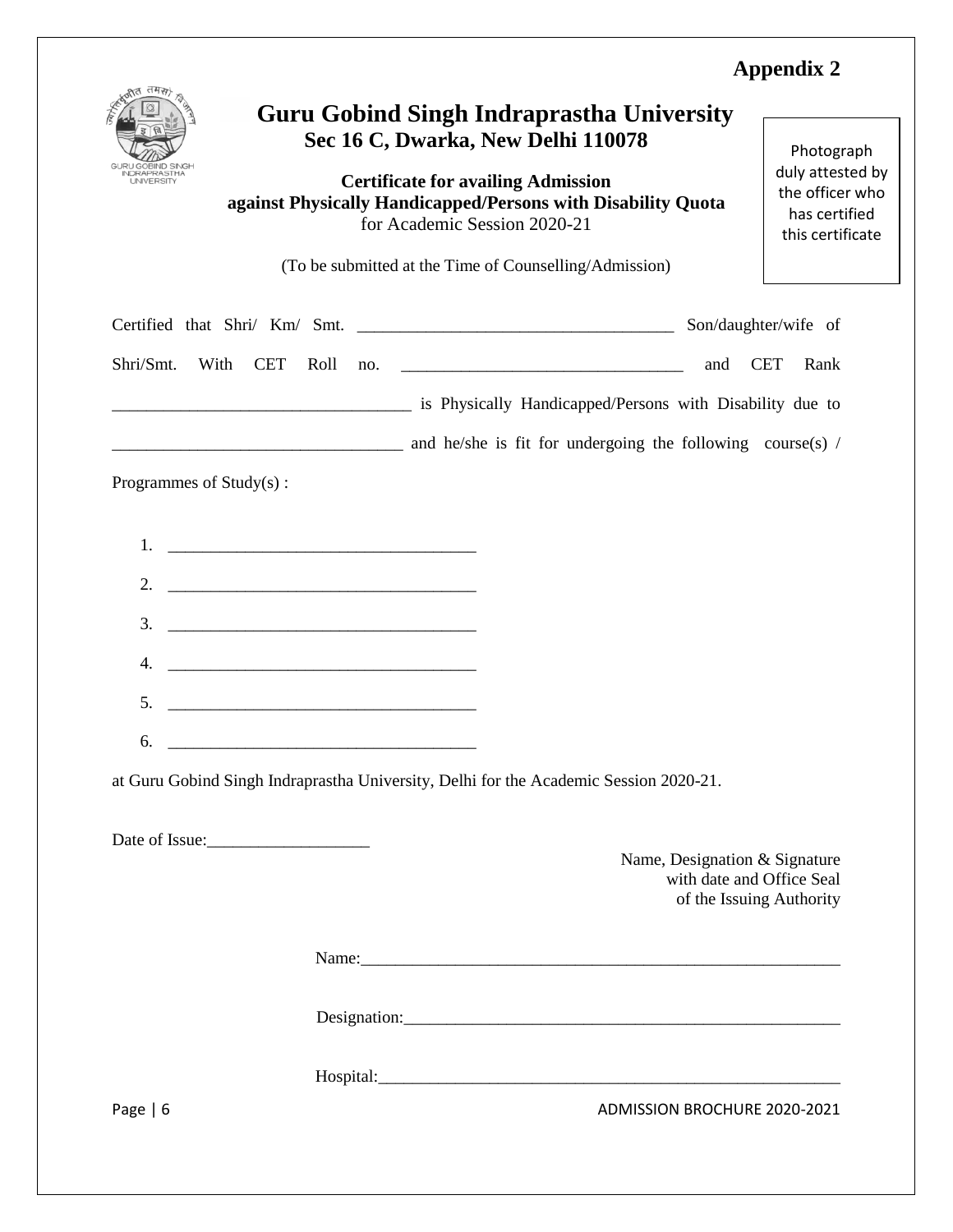### **Appendix 4(A)**



### **Guru Gobind Singh Indraprastha University Sector 16 C, Dwarka, New Delhi - 110078**

### **ADMISSION VERIFICATION FORM FOR THE ACADEMIC SESSION 2020-21**

Photograph duly attested by the officer who has certified this certificate

|  |  | (FOR ENGINEERING, B. ARCH & PROFESSIONAL PROGRAMMES) |
|--|--|------------------------------------------------------|
|  |  |                                                      |

|                                                                                   |                                                                                   | Minority Community (If applicable) ___________ (Sikh / Muslim / Jain / Christian) CET Roll No.                                                                                                                                                     |  |
|-----------------------------------------------------------------------------------|-----------------------------------------------------------------------------------|----------------------------------------------------------------------------------------------------------------------------------------------------------------------------------------------------------------------------------------------------|--|
|                                                                                   |                                                                                   | Category (SC / ST / OBC / Def / PH / Kashmiri Migrant)<br>CET Rank                                                                                                                                                                                 |  |
|                                                                                   |                                                                                   |                                                                                                                                                                                                                                                    |  |
|                                                                                   |                                                                                   |                                                                                                                                                                                                                                                    |  |
|                                                                                   |                                                                                   |                                                                                                                                                                                                                                                    |  |
| (As per Secondary School Certificate)                                             |                                                                                   |                                                                                                                                                                                                                                                    |  |
|                                                                                   |                                                                                   | 3. Passed Senior Secondary Examination / Three year Diploma in Engg/B Sc Graduation (3 yrs) _____________.                                                                                                                                         |  |
|                                                                                   |                                                                                   | 4. Aggregate percentage of all subjects in Sr. Secondary Examination/Dip. in Engg/ B Sc Graduation (3 yrs) _____.                                                                                                                                  |  |
|                                                                                   |                                                                                   |                                                                                                                                                                                                                                                    |  |
|                                                                                   |                                                                                   |                                                                                                                                                                                                                                                    |  |
|                                                                                   |                                                                                   | 7. Percentage in qualifying degree as per the eligibility condition specified in PART A of the Admission Brochure:                                                                                                                                 |  |
| the contract of the contract of the contract of the contract of the contract of   |                                                                                   |                                                                                                                                                                                                                                                    |  |
|                                                                                   |                                                                                   |                                                                                                                                                                                                                                                    |  |
|                                                                                   |                                                                                   | 9. Category Certificate SC / ST / OBC / PH / Defence / Kashmiri Migrants / Minority Community (Attach photocopy):                                                                                                                                  |  |
|                                                                                   |                                                                                   |                                                                                                                                                                                                                                                    |  |
|                                                                                   |                                                                                   |                                                                                                                                                                                                                                                    |  |
|                                                                                   |                                                                                   | 12. Passed Graduation in the year _________________Percentage of marks in graduation _________________________                                                                                                                                     |  |
|                                                                                   |                                                                                   | 13. Passed Post-Graduation in the year<br><u>Percentage</u> of marks in post-graduation<br><u>Interaction</u>                                                                                                                                      |  |
|                                                                                   |                                                                                   |                                                                                                                                                                                                                                                    |  |
| (b) Year of Passing $\frac{1}{2}$                                                 |                                                                                   |                                                                                                                                                                                                                                                    |  |
| 15. Details of Demand Draft(s) for Submission of fees                             |                                                                                   |                                                                                                                                                                                                                                                    |  |
|                                                                                   | Amt: _______________ DD No. ___________ Bank/Branch______________________________ |                                                                                                                                                                                                                                                    |  |
|                                                                                   |                                                                                   |                                                                                                                                                                                                                                                    |  |
|                                                                                   |                                                                                   |                                                                                                                                                                                                                                                    |  |
| Amt: _______________ DD No. ___________ Bank/Branch_____________________________  |                                                                                   |                                                                                                                                                                                                                                                    |  |
| Amt: _______________ DD No. ___________ Bank/Branch______________________________ |                                                                                   |                                                                                                                                                                                                                                                    |  |
|                                                                                   |                                                                                   |                                                                                                                                                                                                                                                    |  |
|                                                                                   |                                                                                   | I solemnly affirm that the information furnished above is true and correct in all respects. I have not concealed any                                                                                                                               |  |
|                                                                                   |                                                                                   | information. I realize that if any information furnished herein is found to be incorrect or untrue, I shall be liable to criminal                                                                                                                  |  |
|                                                                                   |                                                                                   | prosecution and also forgo my claim to the seat in the college. Further, that my candidature for examination/selection and<br>admission to the course is liable to be cancelled. I agree to abide by the rules $\&$ regulations of the University. |  |

Signature of the Parent/Guardian & Date Signature of Candidate & Date Signature of Candidate & Date

#### **FOR OFFICE USE ONLY**

Certificates Checked and Verified by University official/Officer during counselling: Signature of the Deputed Officers/Officials\_\_\_\_\_\_\_\_\_\_\_\_\_\_\_\_\_\_\_\_\_\_\_\_\_\_\_\_\_\_\_\_\_\_\_

Name of the Officer/Officials \_\_\_\_\_\_\_\_\_\_\_\_\_\_\_\_\_\_\_\_\_\_\_\_\_\_\_\_\_\_\_\_\_\_\_\_\_\_\_\_\_\_\_\_\_

University Enrolment No.

Page | 9 ADMISSION BROCHURE 2020-2021 **Note: Use Photocopy of this form**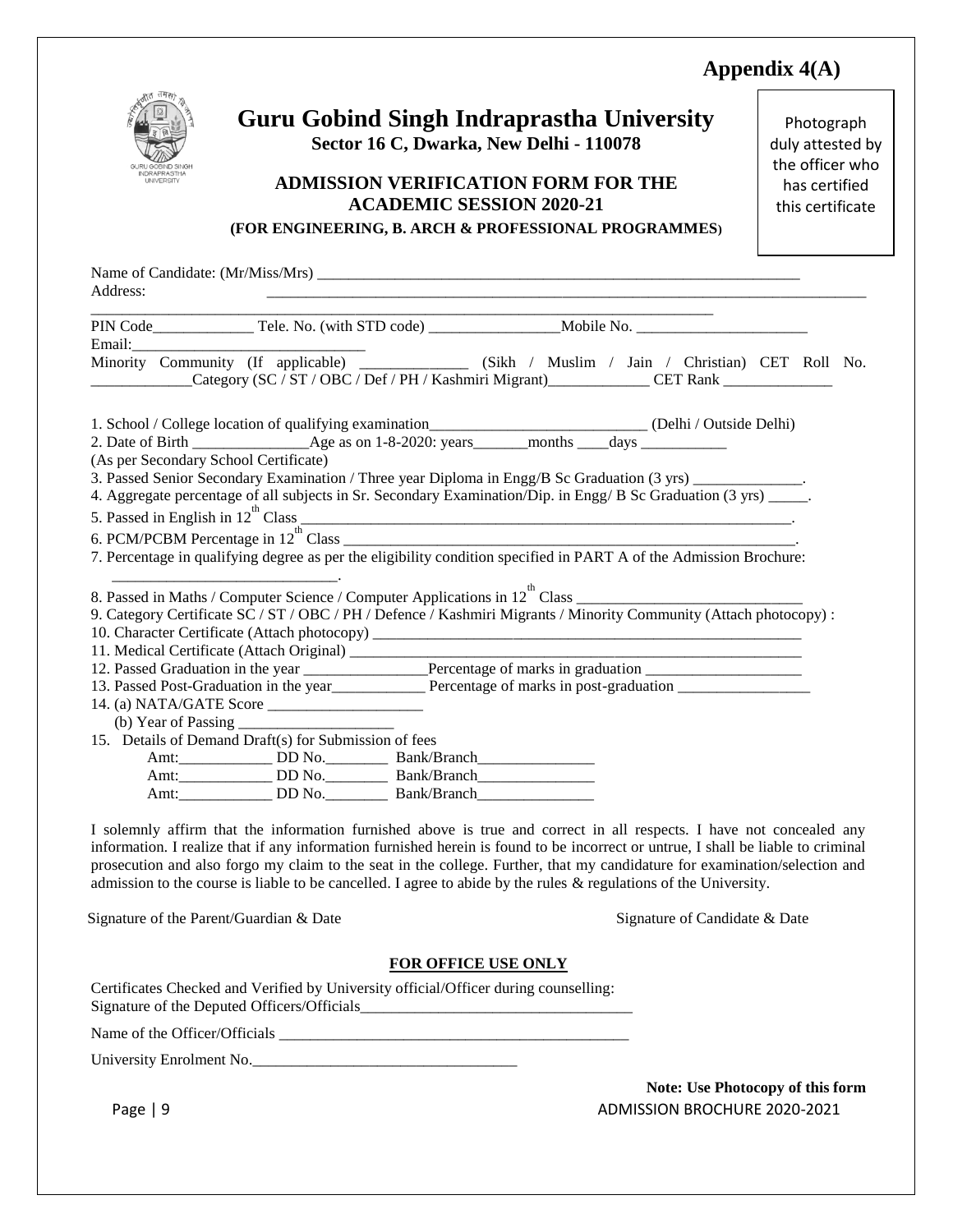



## **Guru Gobind Singh Indraprastha University**

**Sector 16 C, Dwarka, New Delhi - 110078**

#### **UNDERTAKING FROM RESULT AWAITED CANDIDATES FOR SEEKING PROVISIONAL ADMISSION FOR ACADEMIC SESSION 2020-21**

| Resident of                                                                                  | (Father's/Husband's name),                                                                                       |  |  |  |
|----------------------------------------------------------------------------------------------|------------------------------------------------------------------------------------------------------------------|--|--|--|
|                                                                                              |                                                                                                                  |  |  |  |
|                                                                                              | (Name of the                                                                                                     |  |  |  |
| Course) of GGSIP University, hereby solemnly affirm and declare:                             |                                                                                                                  |  |  |  |
| $\mathbf{i}$                                                                                 | that I/My ward have/has appeared in the $12th$ class/final semester/final year (name of the qualifying           |  |  |  |
|                                                                                              |                                                                                                                  |  |  |  |
|                                                                                              | (Board/University) on or before 31 <sup>st</sup> July 2020, the result of which has not yet been declared and is |  |  |  |
| expected to be declared latest by 30 <sup>th</sup> September, 2020;                          |                                                                                                                  |  |  |  |
|                                                                                              | ii) I have passed all the papers of the qualifying degree _____________________ (name of the qualifying          |  |  |  |
| degree) examination other that the final year /final semester examination.                   |                                                                                                                  |  |  |  |
| iii) I have no compartment as on this date in my $12th$ class/qualifying degree examination. |                                                                                                                  |  |  |  |
|                                                                                              | iv) I am seeking provisional admission due to non-declaration of result of final year/final semester of the      |  |  |  |
|                                                                                              | qualifying degree examination by Board/University and not on account of compartment in current or                |  |  |  |
| previous years of the qualifying degree examination as on date of admission.                 |                                                                                                                  |  |  |  |
| V)                                                                                           | That I/My ward have/has carefully gone through the rules regarding provisional admission and fully               |  |  |  |
|                                                                                              | understand that in the event of my/my ward's failure to submit to the concerned                                  |  |  |  |
|                                                                                              | Dean/Principal/Director of the concerned School/College where the admission has been granted,                    |  |  |  |
|                                                                                              | appropriate proof of my/my ward securing at least ____________ marks in the qualifying examination               |  |  |  |
|                                                                                              | for admission to ________________(Name of the Course) of GGSIP University by 30 <sup>th</sup> September,         |  |  |  |
|                                                                                              | 2020; my/my wards provisional admission to the said course will automatically get cancelled and full             |  |  |  |
| fee deposited will be forfeited.                                                             |                                                                                                                  |  |  |  |
|                                                                                              |                                                                                                                  |  |  |  |

#### **Deponent**

**Verification:** Verified at \_\_\_\_\_\_\_\_\_\_\_\_\_\_\_\_\_\_\_\_\_\_\_\_ on this \_\_\_\_\_\_\_\_\_\_\_\_\_\_\_\_\_ day of \_\_\_\_\_\_\_\_\_\_\_\_\_\_\_, 2020 that the contents of the above Undertaking are true and correct to the best of my knowledge and belief. No part of it is false and nothing material has been concealed therefrom.

#### **Deponent**

#### **Notes:**

- i) In case the candidate is minor i.e. below 18 years of age; in that case, the Undertaking shall be signed by his/her parent/guardian.
- ii) Submission of false Undertaking is punishable offence. If it is found at any stage that false Undertaking was submitted, admission shall be cancelled and legal proceedings shall be initiated, for which candidate/parent/guardian shall be responsible.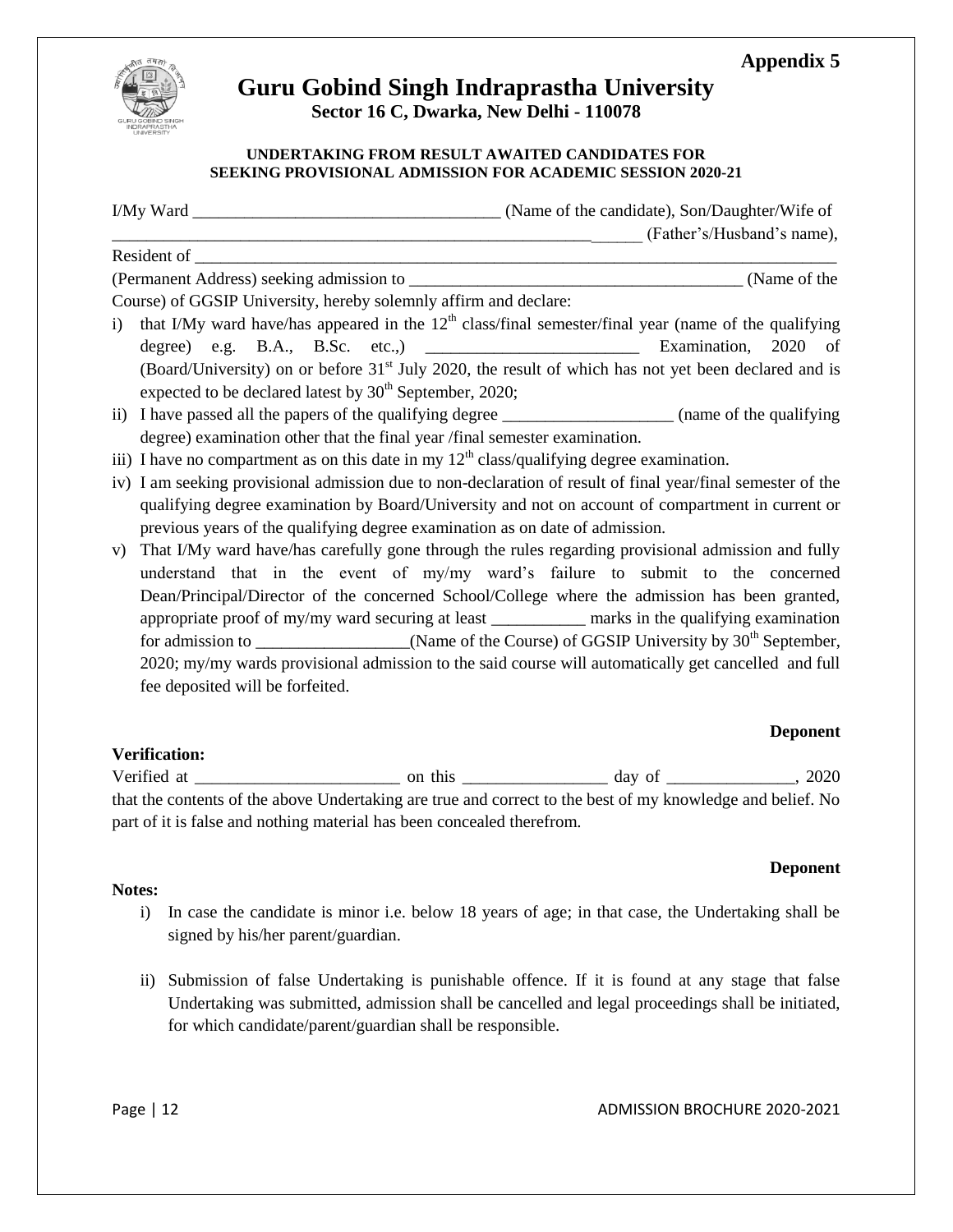

### **Guru Gobind Singh Indraprastha University Sector 16 C, Dwarka, New Delhi - 110078**

### **MEDICAL CERTIFICATE\*\* (FOR THE ACADEMIC SESSION 2020-21) (TO BE SUBMITTED AT THE TIME OF COUNSELLING/ADMISSION)**

Photograph duly attested by the officer who has certified this certificate

| I certify that I have carefully examined Shri/Km/Smt.*                                                     |        |  |  |  |                                             |  |  |                |
|------------------------------------------------------------------------------------------------------------|--------|--|--|--|---------------------------------------------|--|--|----------------|
| son/ daughter/wife of Shri/Smt.*<br>whose                                                                  |        |  |  |  |                                             |  |  |                |
| signature is given below. Based on the examination, I certify that he/she is in good mental and physical   |        |  |  |  |                                             |  |  |                |
| health and is free from any physical defects which may interfere with his/her studies including the active |        |  |  |  |                                             |  |  |                |
| outdoor                                                                                                    | duties |  |  |  | required of a professional. Visible Mark of |  |  | Identification |
|                                                                                                            |        |  |  |  |                                             |  |  |                |
|                                                                                                            |        |  |  |  |                                             |  |  |                |
| Signature of the Candidate                                                                                 |        |  |  |  |                                             |  |  |                |

Place : : Date :

> Name & Signature of the Medical Officer with Seal and Registration Number

\* Strike whichever is not applicable.

\*\* To be signed by a Registered Medical Practitioner holding a Medical degree.

*Note : Use photocopy of this Form* 

Page | 13 ADMISSION BROCHURE 2020-2021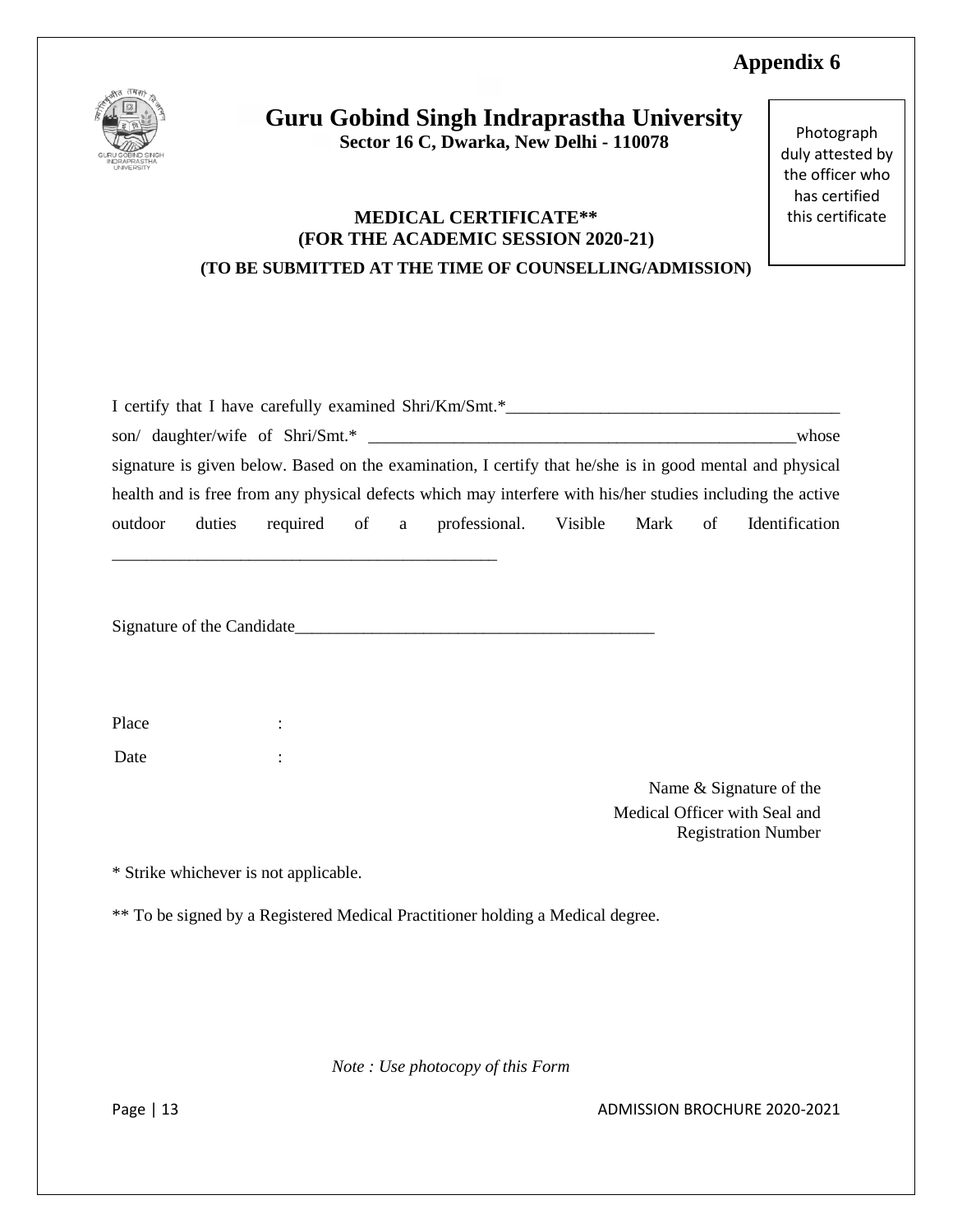

**Guru Gobind Singh Indraprastha University**

**Sector 16 C, Dwarka, New Delhi - 110078**

#### **UNDERTAKING BY THE STUDENT WITH RESPECT TO ANTI RAGGING**

I, \_\_\_\_\_\_\_\_\_\_\_\_\_\_\_\_\_\_\_\_\_\_\_\_\_\_\_\_\_\_\_\_\_\_\_\_\_\_\_\_\_S/D of Mr./ Mrs. /Ms.  $\Box$ , having been admitted to \_\_\_\_\_\_\_\_\_\_\_\_\_\_\_, have received a copy of the UGC Regulations on Curbing the Menace of Ragging in Higher Educational Institutions, 2009, (hereinafter called the "Regulations") carefully read and fully understood the provisions contained in the said Regulations.

2) I have, in particular, perused clause 3 of the Regulations and am aware as to what constitutes ragging.

3) I have also, in particular, perused clause 5 and clause 6.1 of the Regulations and am fully aware of the penal and administrative action that is liable to be taken against me in case I am found guilty of or abetting ragging, actively or passively, or being part of a conspiracy to promote ragging.

4) I hereby solemnly aver and undertake that

a)I will not indulge in any behavior or act that may be constituted as ragging under clause 3 of the Regulations.

b) I will not participate in or abet or propagate through any act of commission or omission that may be constituted as ragging under clause 3 of the Regulations.

5) I hereby affirm that, if found guilty of ragging, I am liable for punishment according to clause 9.1 of the Regulations, without prejudice to any other criminal action that may be taken against me under any penal law or any law for the time being in force.

6) I hereby declare that I have not been expelled or debarred from admission in any institution in the country on account of being found guilty of, abetting or being part of a conspiracy to promote, ragging; and further affirm that, in case the declaration is found to be untrue, I am aware that my admission is liable to be cancelled.

Declared this day of month of year.

Signature of deponent Name: Address: Telephone/Mobile No.

\_\_\_\_\_\_\_\_\_\_\_\_\_\_\_\_\_\_\_\_\_\_\_\_\_\_\_\_\_\_\_\_\_\_\_\_\_\_

#### **VERIFICATION**

Verified that the contents of this affidavit are true to the best of my knowledge and no part of the affidavit is false and nothing has been concealed or misstated therein.

Verified at  $\qquad \qquad \text{on this the } \qquad \text{of } \quad , \qquad \text{.}$ 

Page | 24 ADMISSION BROCHURE 2020-2021 Signature of deponent

\_\_\_\_\_\_\_\_\_\_\_\_\_\_\_\_\_\_\_\_\_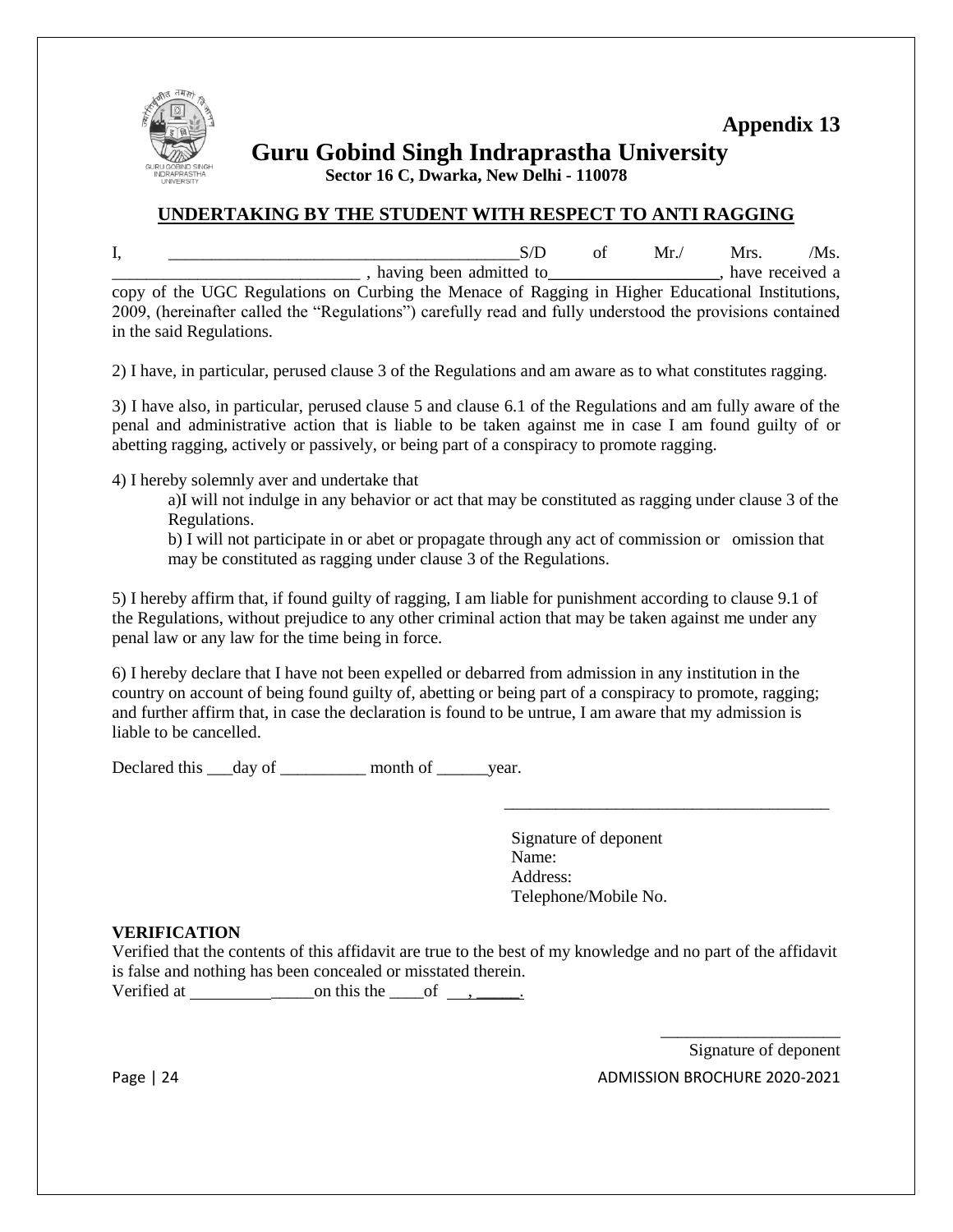

**Guru Gobind Singh Indraprastha University**

**Sector 16 C, Dwarka, New Delhi - 110078**

#### **UNDERTAKING BY PARENT/GUARDIAN WITH RESPECT OF ANTI RAGGING**

I,  $Mr/Mrs/Ms$ .  $(full name of$ parent/guardian) father/mother/guardian of, (full name of student with admission/registration/enrolment number), having been admitted to (name of the institution), have received a copy of the UGC Regulations on Curbing the Menace of Ragging in Higher Educational Institutions, 2009, (hereinafter called the "Regulations"), carefully read and fully understood the provisions contained in the said Regulations.

2) I have, in particular, perused clause 3 of the Regulations and am aware as to what constitutes ragging. 3) I have also, in particular, perused clause 5 and clause 6.1 of the Regulations and am fully aware of the penal and administrative action that is liable to be taken against my ward in case he/she is found guilty of or abetting ragging, actively or passively, or being part of a conspiracy to promote ragging. 4) I hereby solemnly aver and undertake that

a) My ward will not indulge in any behave our or act that may be constituted as ragging under clause 3 of the Regulations.

b) My ward will not participate in or abet or propagate through any act of commission or omission that may be constituted as ragging under clause 3 of the Regulations.

5) I hereby affirm that, if found guilty of ragging, my ward is liable for punishment according to clause 9.1 of the Regulations, without prejudice to any other criminal action that may be taken against my ward under any penal law or any law for the time being in force.

6) I hereby declare that my ward has not been expelled or debarred from admission in any institution in the country on account of being found guilty of, abetting or being part of a conspiracy to promote, ragging; and further affirm that, in case the declaration is found to be untrue, the admission of my ward is liable to be cancelled.

Declared this \_\_\_day of \_\_\_\_\_\_\_\_\_\_\_ month of \_\_\_\_\_\_year.

Signature of deponent Name: Address: Telephone/Mobile No

\_\_\_\_\_\_\_\_\_\_\_\_\_\_\_\_\_\_\_\_\_\_\_\_\_\_\_\_\_\_\_\_\_\_\_\_\_\_

#### **VERIFICATION**

Verified that the contents of this affidavit are true to the best of my knowledge and no part of the affidavit is false and nothing has been concealed or misstated therein.

Verified at  $\frac{\ }{\ }$  on this the  $\frac{\ }{\ }$  of  $\frac{\ }{\ }$ .

\_\_\_\_\_\_\_\_\_\_\_\_\_\_\_\_ Signature of deponent

Page | 25 ADMISSION BROCHURE 2020-2021